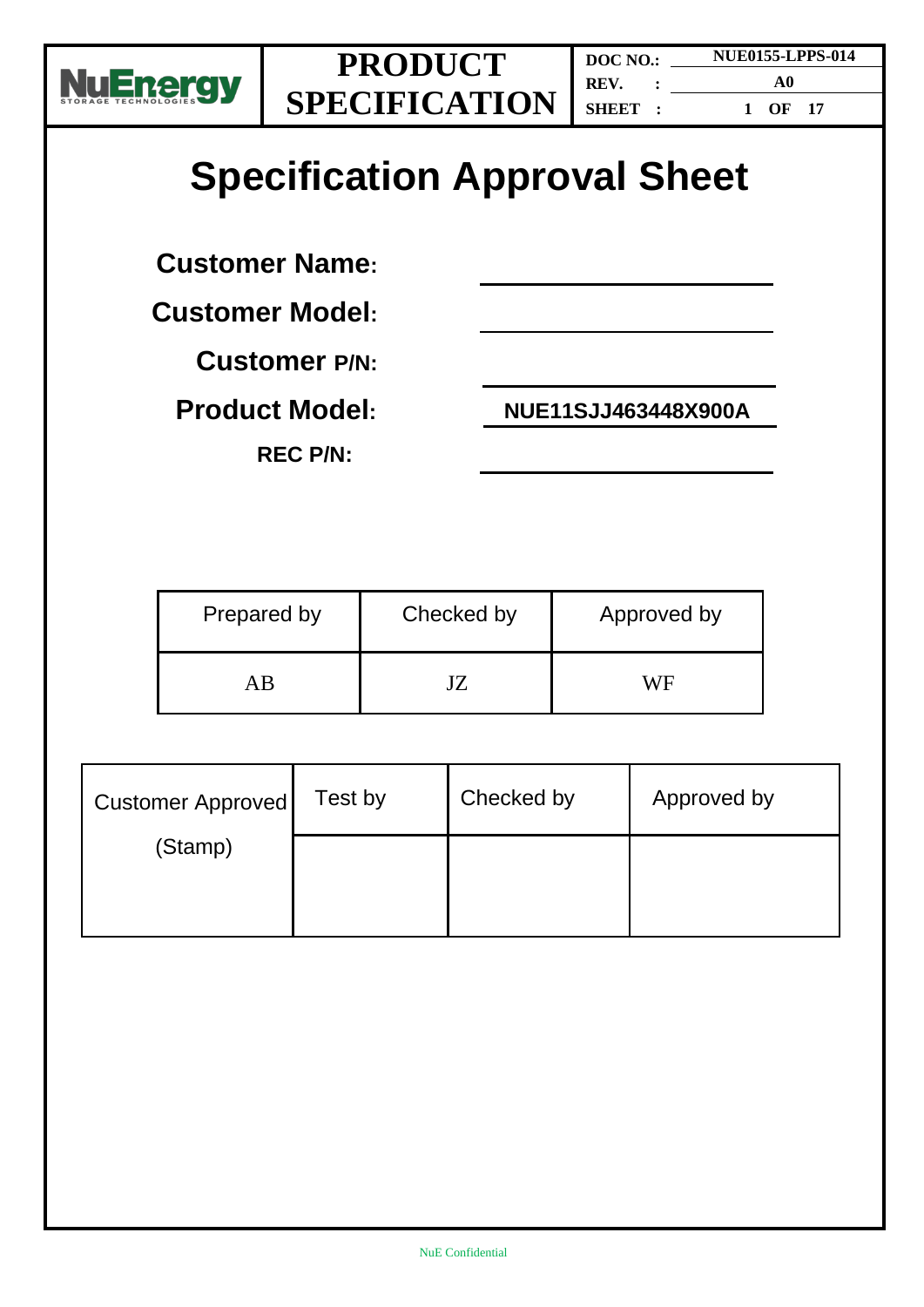

| DOC NO.: |  | <b>NUE0155-LPPS-014</b> |  |  |
|----------|--|-------------------------|--|--|
| REV.     |  | A0                      |  |  |
| SHEET:   |  | OF 17<br>$\mathcal{L}$  |  |  |

**Revision History**

| <b>Revision</b> | <b>Description</b> | <b>Date</b> | <b>Approval</b> |
|-----------------|--------------------|-------------|-----------------|
| A <sub>0</sub>  | Release            | 2017-07-20  | WF              |
|                 |                    |             |                 |
|                 |                    |             |                 |
|                 |                    |             |                 |
|                 |                    |             |                 |
|                 |                    |             |                 |
|                 |                    |             |                 |
|                 |                    |             |                 |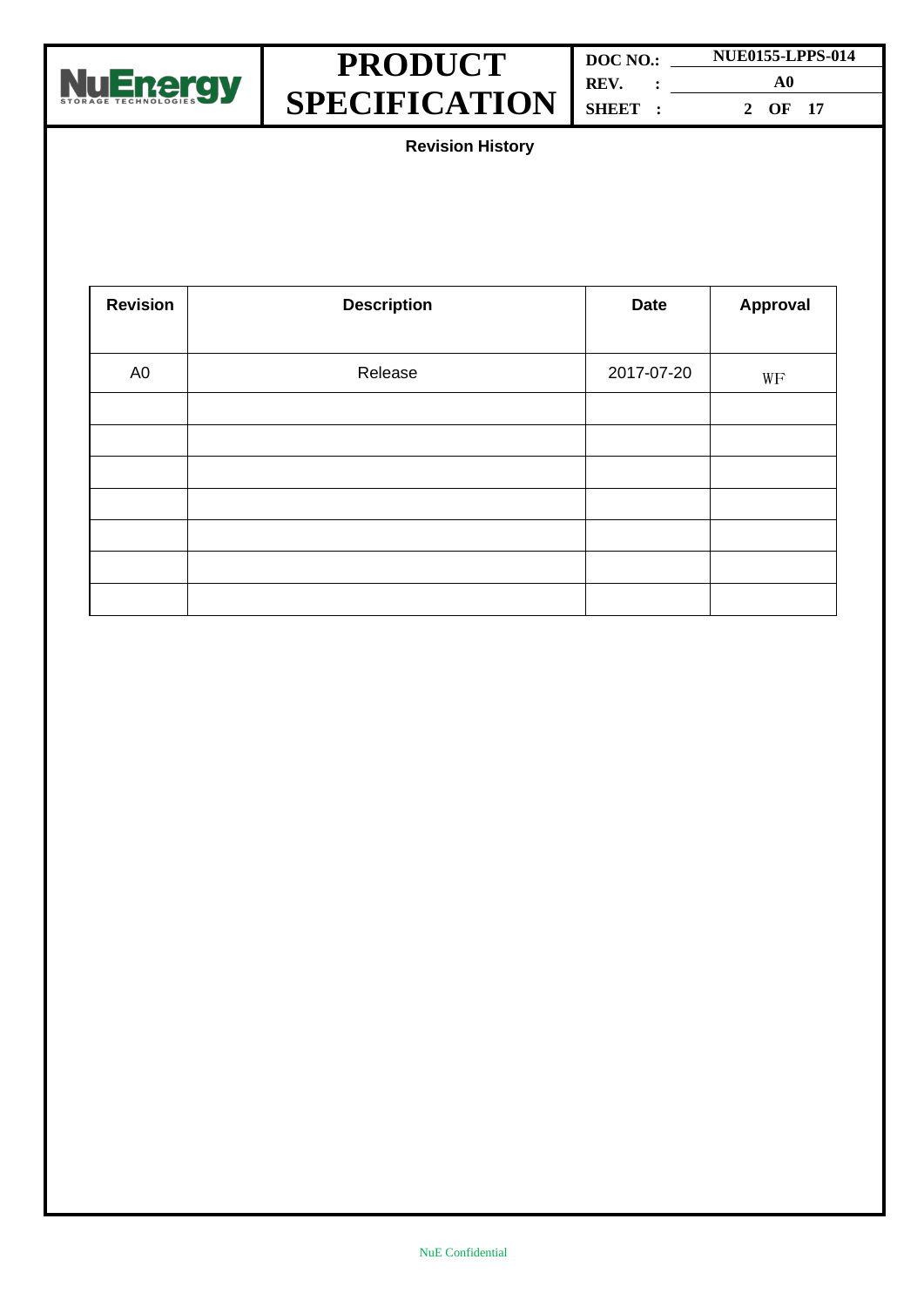

**DOC NO.: REV. : SHEET : NUE0155-LPPS-014 A0 3 OF 17**

### **Contents**

- 1. Scope
- 2. Product Basic Information
- 3. Battery Outline Drawing
- 4. Electrical Characteristics 5.

Condition Adapting Characteristics 6

- .Cell Safety Performance
- 7. Battery Safety Performance
- 8. Others
- 9. Testing Requirements
- 10. Electrical Characteristics
- 11. Cell
- 12**.**Electric Protect Features
- 13. Schematic Circuit Diagram
- 14. PCB Parts List BOM
- 15. PCB Layout PCB
- 16. Package
- 17. Battery Precautions and Safety Instructions

Customer Inquiry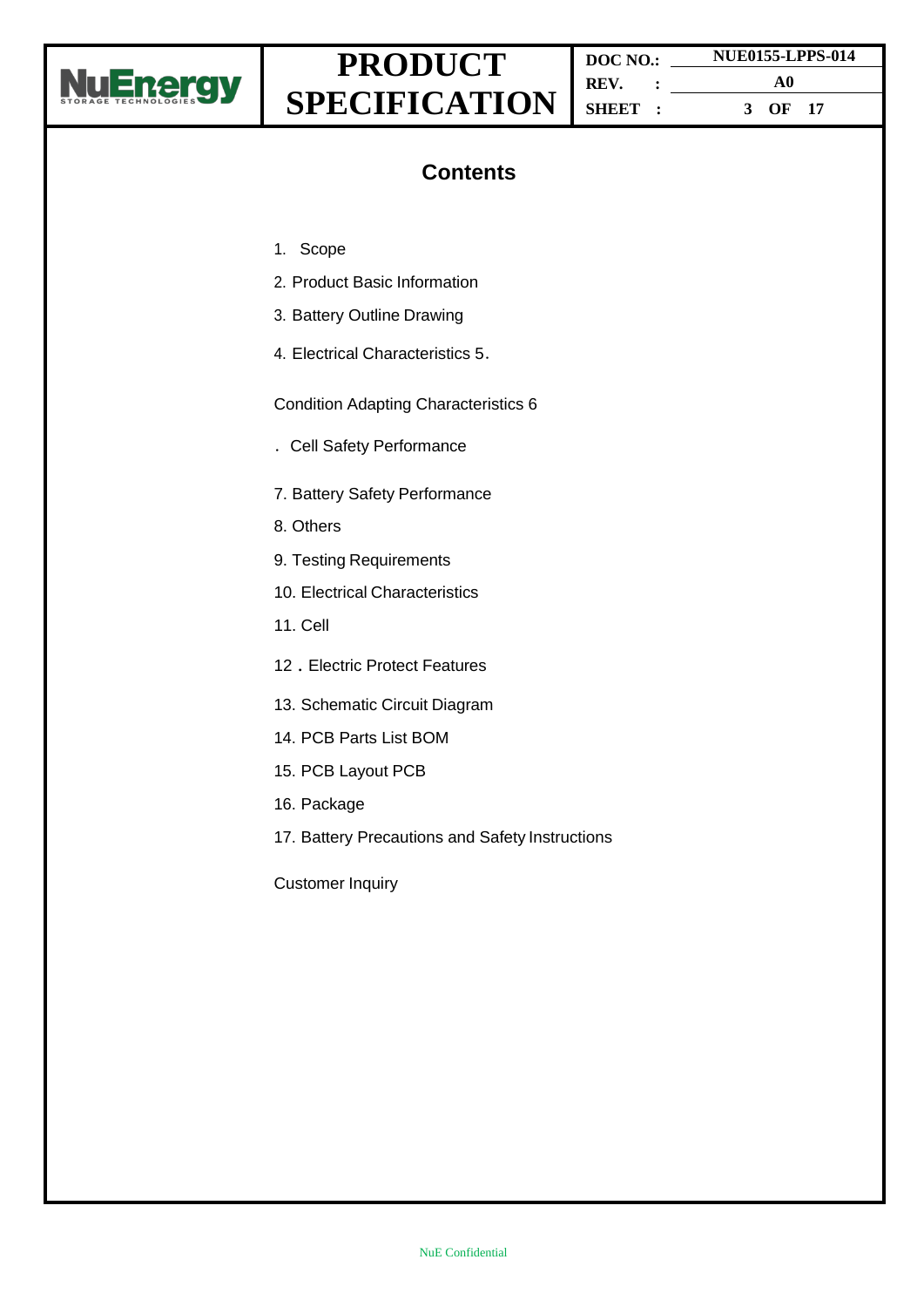

| DOC NO.: |  | <b>NUE0155-LPPS-014</b> |  |
|----------|--|-------------------------|--|
| REV.     |  | A0                      |  |
| SHEET :  |  | OF $17$<br>4            |  |

#### **1. Scope**

The specification shall be applied to Lithium-ion Polymer (LIP) rechargeable battery pack which is manufactured by **NuEnergy Storage Technologies.**

#### **Reference standard:**

GB/T 17287-2013, IEC/EN61960, UL1642

#### **2. Product basic information**

| <b>Items</b>                            | <b>Parameter</b>                                             |                         |  |
|-----------------------------------------|--------------------------------------------------------------|-------------------------|--|
| Battery model                           | 463448HV                                                     |                         |  |
| Design scheme                           | S-8261DAG-M6T1U +8205                                        |                         |  |
| Nominal voltage                         | 3.8V                                                         |                         |  |
| Minimum capacity                        | 900mAh (0.2C discharge)                                      |                         |  |
| Typical capacity                        | 920mAh (0.2C discharge)                                      |                         |  |
| Charging voltage                        | 4.35V                                                        |                         |  |
| Discharging cut-off voltage             | 3.0V                                                         |                         |  |
| Standard charging                       | 0.2C /4.35V                                                  |                         |  |
| Max charging                            | 1.0C /4.35V                                                  |                         |  |
| Standard discharging                    | 0.2C/3.0V                                                    |                         |  |
| Max discharging                         | 1.0C/3.0V                                                    |                         |  |
| Weight                                  | Appr: 16.3g                                                  |                         |  |
| Shipment voltage                        | ≥4.05                                                        |                         |  |
| Battery pack impedance                  | ≤220mΩ                                                       |                         |  |
|                                         | Charging:<br>$0^{\circ}$ C ~ 45 $^{\circ}$ C                 |                         |  |
| Operating temperature                   | Discharging: -20°C ~60°C                                     |                         |  |
|                                         | $-10^{\circ}$ C $-25^{\circ}$ C                              | (12 months, ≥85%)       |  |
| Storage (At 50% SOC and specified temp, | $-10^{\circ}$ $-45^{\circ}$                                  | (6 months,<br>≥85%)     |  |
| recoverable capacity in % vs time)      | $-10^{\circ}$ C $-55^{\circ}$ C                              | $≥90%$ )<br>$(1$ month, |  |
|                                         | $20\pm5^{\circ}$ is the recommended storage temperature      |                         |  |
|                                         | There should not be any remarkable scratches, cracks, bolts, |                         |  |
|                                         | cauterization, deformations, swelling, leakage and so on the |                         |  |
| Visual Inspection                       | surface of the cell.                                         |                         |  |
|                                         |                                                              |                         |  |
|                                         |                                                              |                         |  |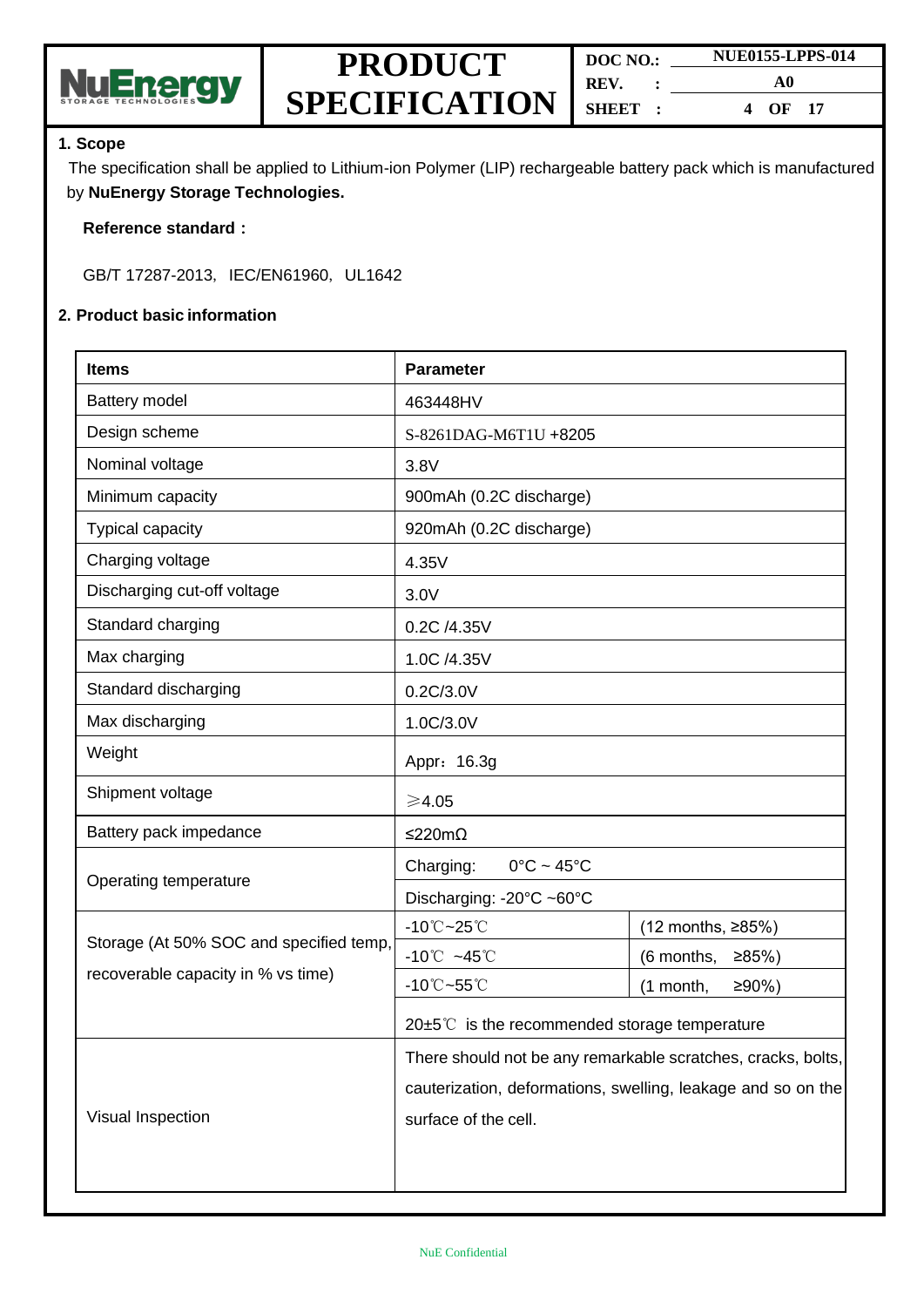

| NO.            | <b>Material Name</b> | Specification        | Qty | Remark |  |  |  |
|----------------|----------------------|----------------------|-----|--------|--|--|--|
|                | cell                 | 463448HV             |     | RoHS   |  |  |  |
| $\overline{2}$ | Protection board     | <b>PCB1240</b>       |     | RoHS   |  |  |  |
|                | Wire                 | Red Wire UL3302#30   |     | RoHS   |  |  |  |
| 3              |                      | Black Wire UL3302#30 |     | RoHS   |  |  |  |
|                |                      |                      |     |        |  |  |  |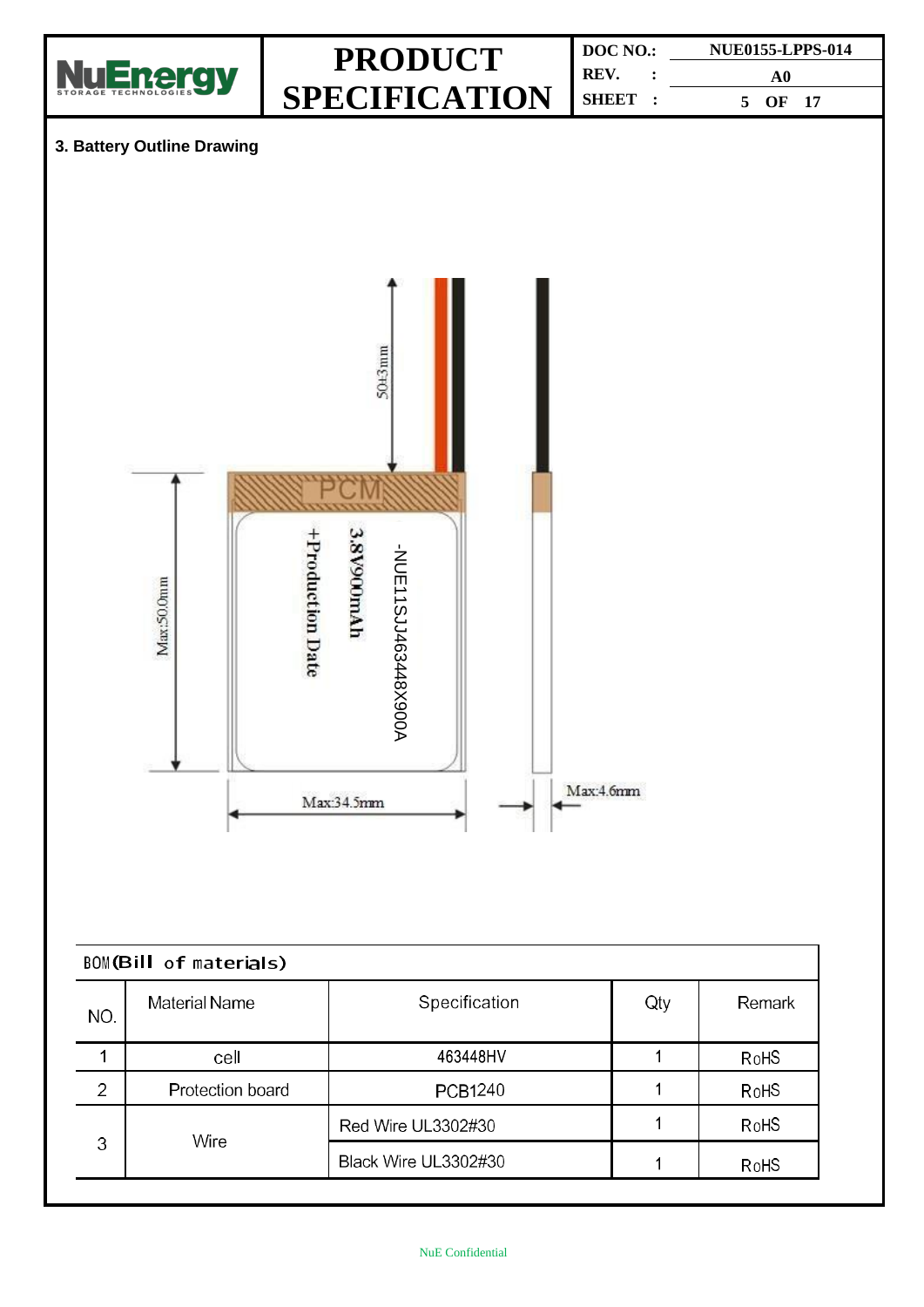

**DOC NO.: NUE0155-LPPS-014 REV. : SHEET : A0 6 OF 17**

#### **4.Electrical characteristics**

| No.                                                                                                                                                                                                                             | <b>Items</b>              | <b>Test Method</b>                                                                                                                                                     | <b>Criteria</b> |  |
|---------------------------------------------------------------------------------------------------------------------------------------------------------------------------------------------------------------------------------|---------------------------|------------------------------------------------------------------------------------------------------------------------------------------------------------------------|-----------------|--|
| 1                                                                                                                                                                                                                               | <b>Standard Charge</b>    | Charging the cell initially with constant current at 0.2C<br>and then with constant voltage at 4.35V till charge current<br>declines to 0.02C.                         | N/A             |  |
| $\mathbf{2}$                                                                                                                                                                                                                    | <b>Minimal Capacity</b>   | The capacity means the discharge capacity of the cell,<br>which is measured with discharge current of 0.2C with<br>3.0V cut-off voltage after the standard charge.     | ≥900mAh         |  |
| 3                                                                                                                                                                                                                               | Charge/Discharge<br>Cycle | The capacity on 0.2C discharge shall be measured after<br>500 cycles of 0.2C charge and discharge at 23±2°C.                                                           | Capacity≥80%    |  |
| 4                                                                                                                                                                                                                               | Retention<br>Capability   | After full charging, storing the battery 28 days with 20 $\pm$<br>5°C condition, and then staying 1 hours with discharge<br>current of 0.2C till 3.0V cut-off voltage. | Capacity≥85%    |  |
| X Typical capacity<br>The capacity means the average discharge capacity of the cell, which is measured with discharge<br>current of 0.2C with 3.0V cut-off voltage after the standard charge at 23±2°C environment temperature, |                           |                                                                                                                                                                        |                 |  |

unit: mAh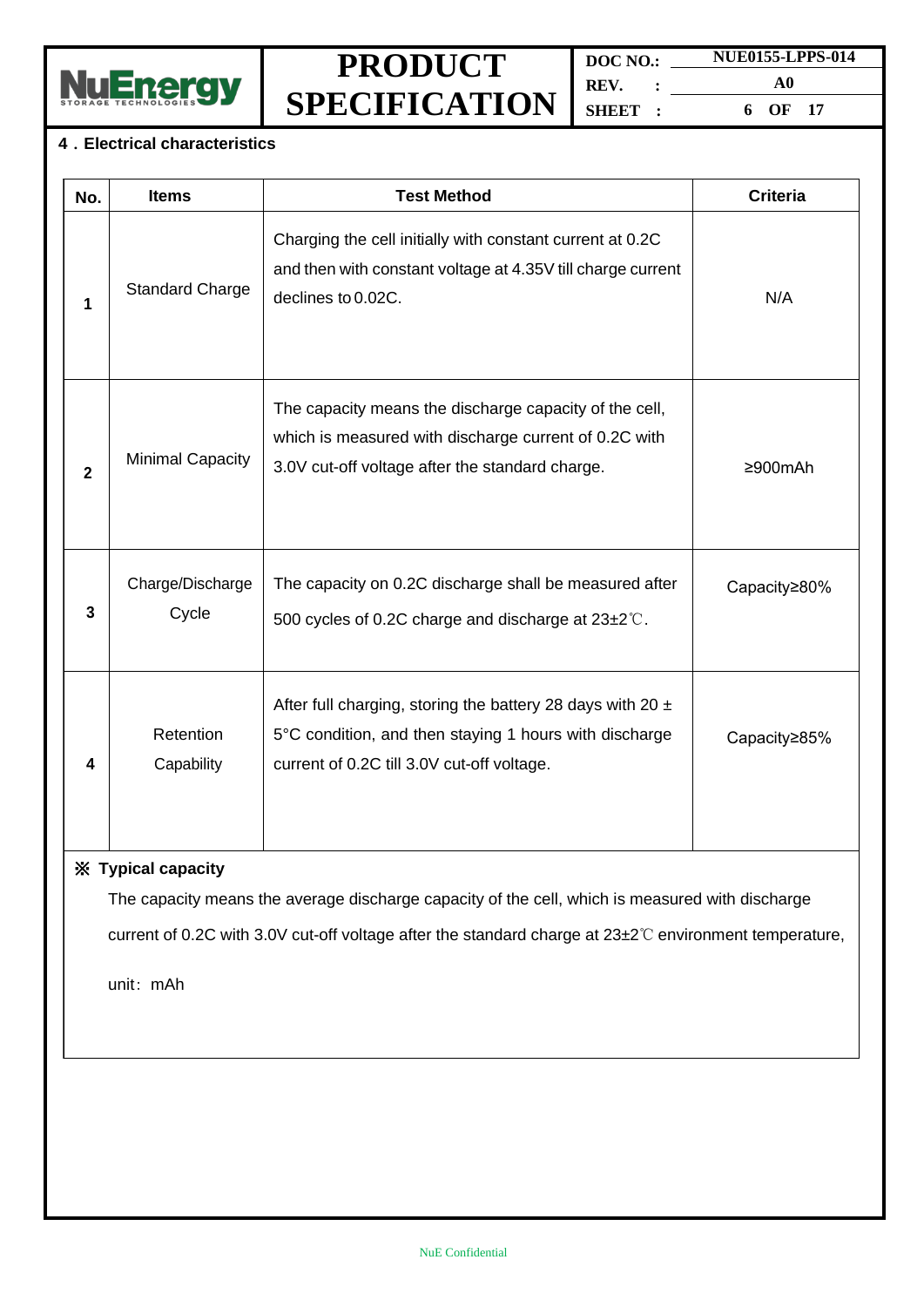

**DOC NO.: REV. : SHEET : NUE0155-LPPS-014**

**A0 7 OF 17**

#### **5.Condition adapting characteristics No. Items Test Method Criteria 1 Constant** temperature and Humidity After standard charging, put cell into the box thatthe temperature is 40±2℃and the humidity ranges between 90 $\sim$ 95% for 48 hours, then put it at 23 $\pm$ 2°C for 2 hours, then discharge with current of 0.2C to the cutoff voltage. No distortion, no rust, no leakage, no venting, no rupture, no fire, no explosion, the discharge time is not less than 3hrs. **2** High Temperature Performance Test After full charging, put the cell into box with high temperature of  $55^{\circ}$ C $\pm 2^{\circ}$ C for 2h, then discharge with current of 1.0C to the cut-off voltage. No distortion, no rupture, no fire, no smoke or leakage Discharge time≥51min **3** Low Temperature Performance Test After full charging, put the cell into box with low temperature of -10 $\pm$ 2℃ for 16~24h, then discharge with current of 0.2C to the cut-off voltage. No distortion, no rupture, no fire, smoke or leakage Discharge time≥3h

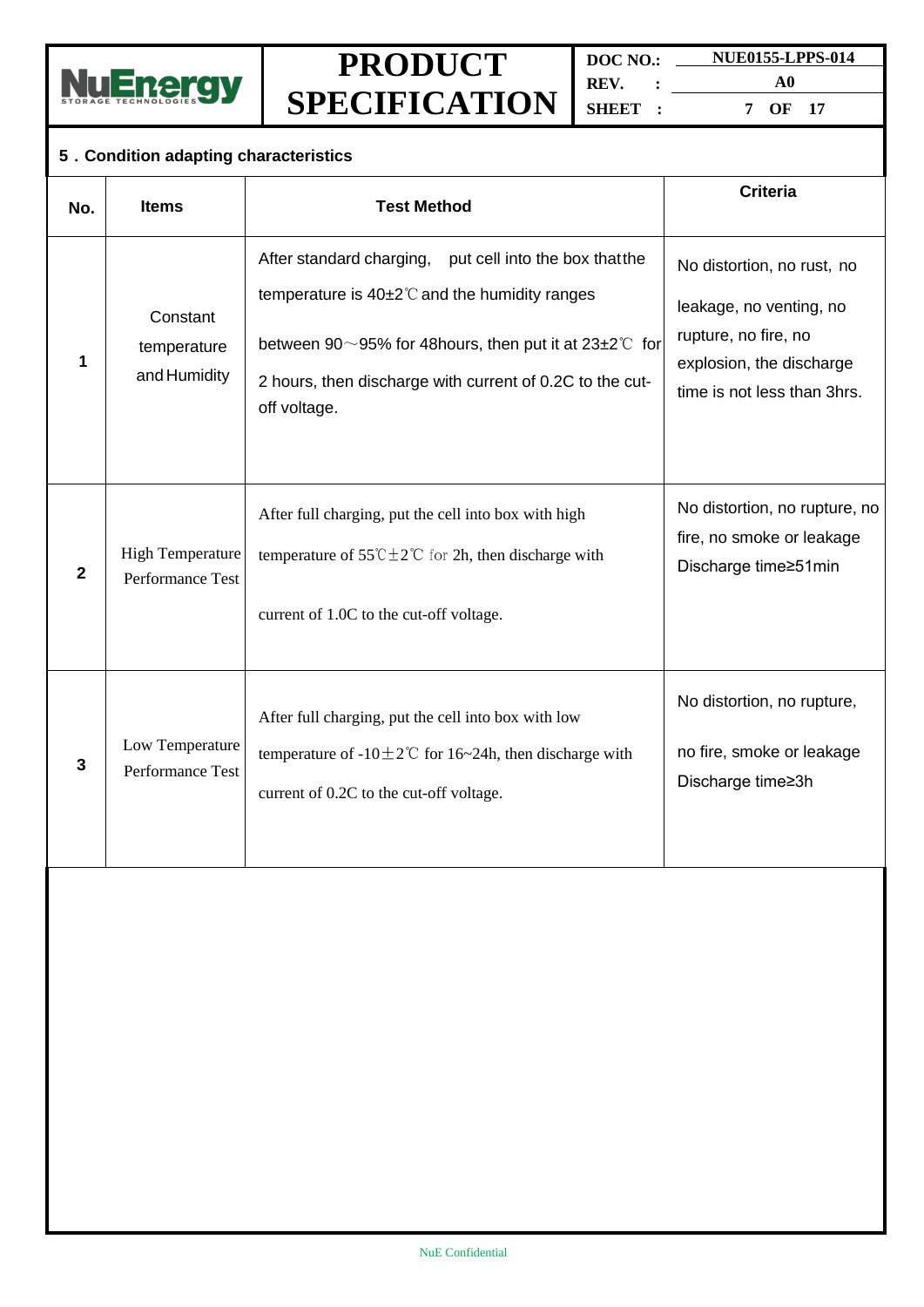

**DOC NO.: NUE0155-LPPS-014 REV. : SHEET : A0**

**8 OF 17**

### **6.Cell safety performance**

| No.            | <b>Items</b>                             | <b>Test Method</b>                                                                                                                                                                                                                       | <b>Criteria</b>           |
|----------------|------------------------------------------|------------------------------------------------------------------------------------------------------------------------------------------------------------------------------------------------------------------------------------------|---------------------------|
| 1              | Cell<br>Overcharge                       | After discharge to limit voltage, charged at constant current<br>of 3C and constant voltage of 4.6V, While voltage reaches to<br>the max, if charging continued over 7 hours or temperature<br>is 20% less than the top, close the test. | No explosion and no fire. |
| $\overline{2}$ | External<br>Short-circuit<br><b>Test</b> | Cell terminals are short-circuited to discharged state less<br>than 0.1V or longer time with a resistance of $50 \text{m}\Omega$ or less.<br>Tests are to be conducted at room temperature.                                              | No explosion and no fire. |
| 3              | Over-<br>Discharge<br><b>Test</b>        | Cell is discharged at a current of 1C rate for 2.5 hours. (If<br>current stops by safety or passive circuit on the battery, test<br>is finished).                                                                                        | No explosion and no fire. |
| 4              | Crush Test                               | Crush between two flat plates. Applied force is about 13kN.                                                                                                                                                                              | No explosion and no fire. |
| 5              | Impact Test                              | Impact between bar (15.8mm diameter) and 9.1Kg falling<br>material (at a height of 6.1cm). Bar is laid across the center<br>of the test sample.                                                                                          | No explosion and no fire. |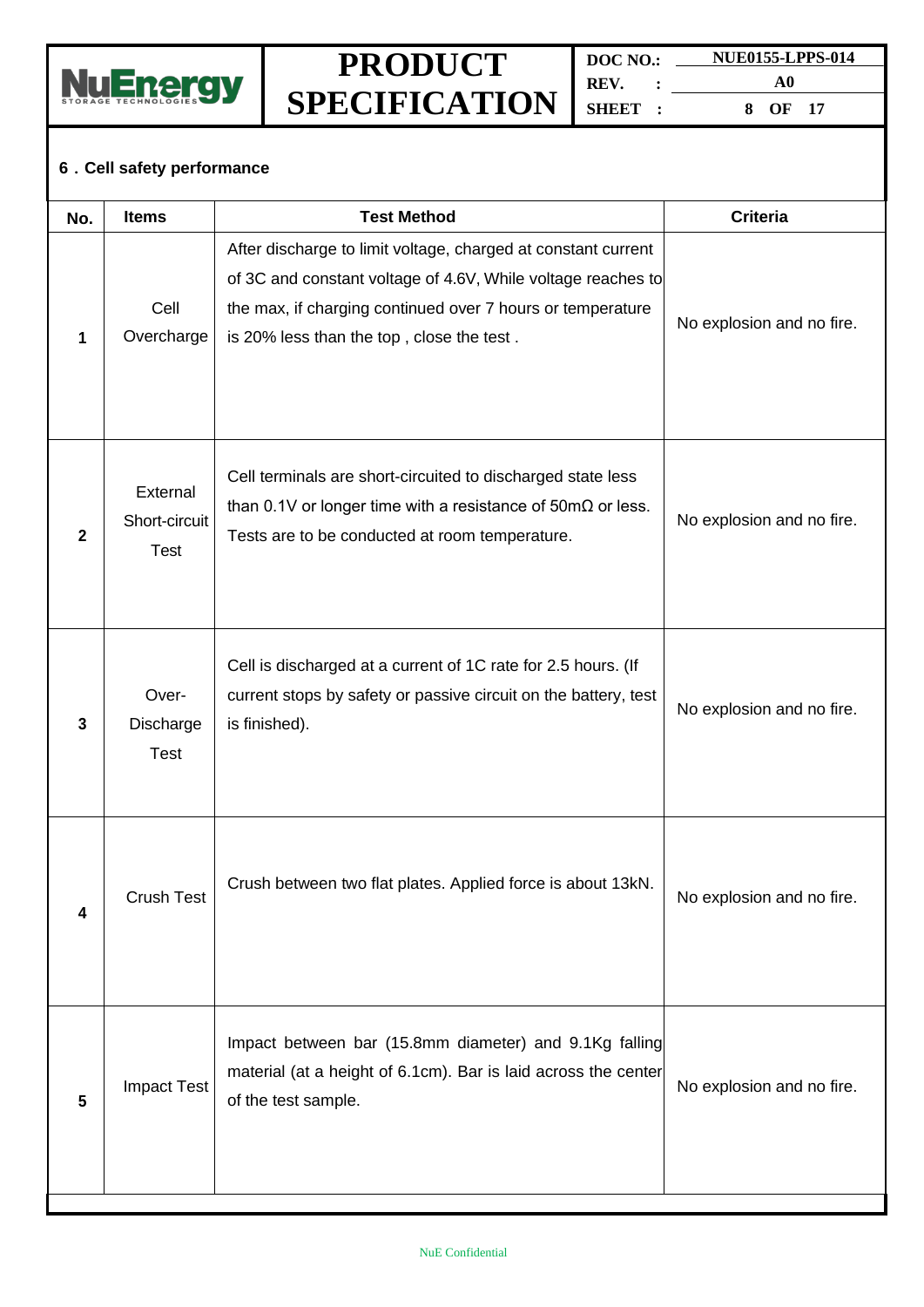|                |                       |  | DOC NO.:<br><b>PRODUCT</b><br>REV.<br><b>SPECIFICATION</b><br><b>SHEET</b>                                                                                                                                                                                                                           |                                                 | <b>NUE0155-LPPS-014</b><br>${\bf A0}$ |
|----------------|-----------------------|--|------------------------------------------------------------------------------------------------------------------------------------------------------------------------------------------------------------------------------------------------------------------------------------------------------|-------------------------------------------------|---------------------------------------|
|                |                       |  |                                                                                                                                                                                                                                                                                                      |                                                 | 9<br>OF<br>17                         |
| 6              | Drop                  |  | After standard charging, the cell is to be dropped from a<br>height of 1.2meter onto a thickness of 20mmboard, dropped<br>once in the positive and negative directions of three mutually<br>perpendicular X, Y, Z axes.                                                                              | No leakage, no smoke,<br>no fire, no explosion. |                                       |
| $\overline{7}$ | <b>Vibration Test</b> |  | Fixed the fully charged cell to vibration table and subjected<br>to vibration cycling that the frequency is to be varied at the<br>rate of 1Hz per minute between 10Hz and 55Hz, the<br>excursion of the vibration is 0.8mm. The cell shall be<br>vibrated for 90 ~100 minutes per axis of XYZ axes. | No explosion, no fire, no<br>leakage.           |                                       |
| 8              | Heating               |  | After standard charging, put cell in the baking oven and<br>start, the temperature of the oven is to be raised at a rate of<br>5±2°C per minute to a temperature of $130\pm2$ °C, remain for<br>30 minutes at that temperature.                                                                      | No explosion and no fire.                       |                                       |
|                |                       |  |                                                                                                                                                                                                                                                                                                      |                                                 |                                       |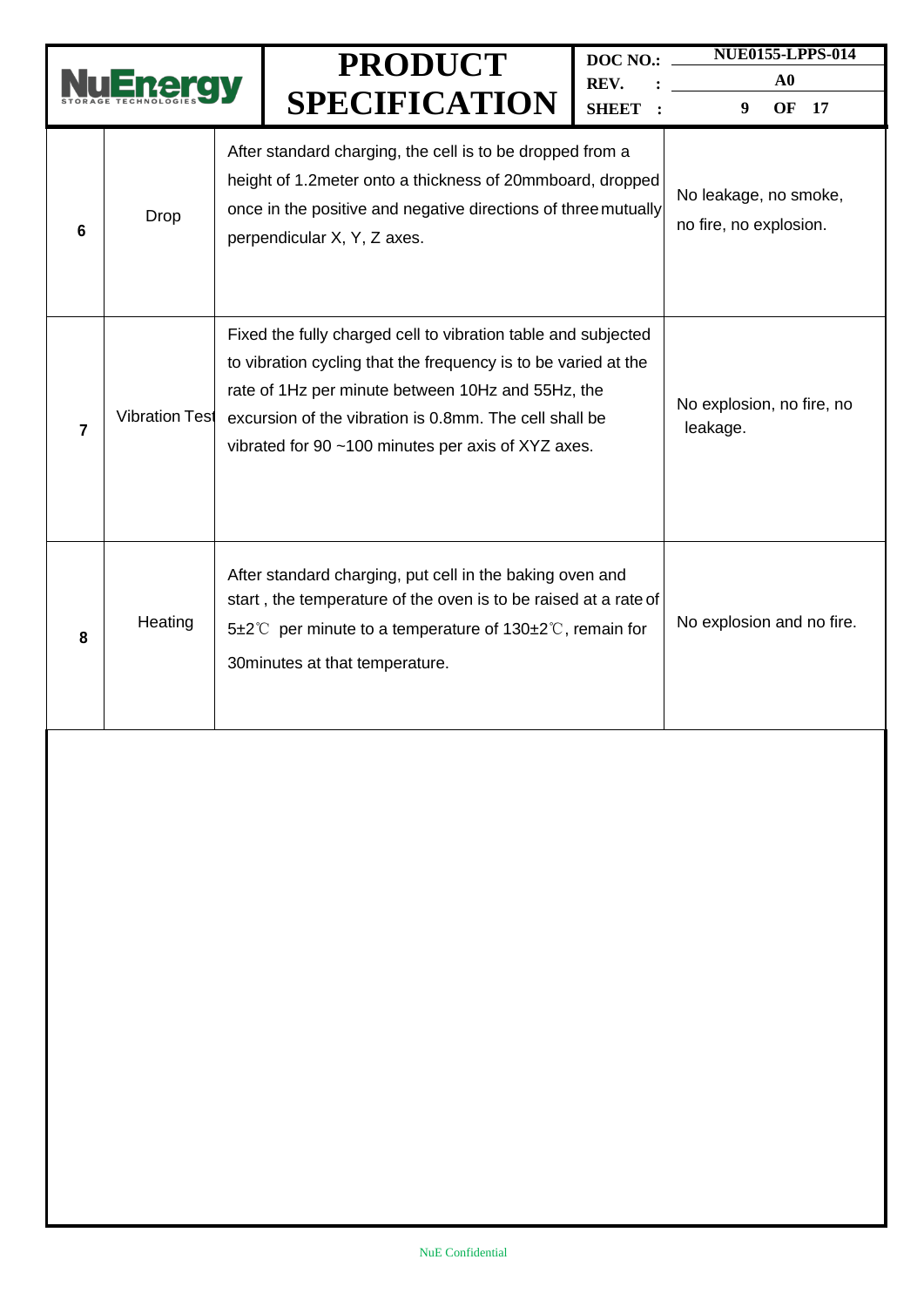

**DOC NO.: REV. : SHEET : NUE0155-LPPS-014**

**A0 10 OF 17**

#### **7.Battery safety performance**

| 1 | Overcharge<br>protection        | After battery charge finished, then charge the battery for 8<br>hours with a power which can provide 2 times more than<br>nominal voltage and 2C <sub>5</sub> A current.                                                                                | No fire, no explosion. The<br>electrical properties of<br>normal.                           |
|---|---------------------------------|---------------------------------------------------------------------------------------------------------------------------------------------------------------------------------------------------------------------------------------------------------|---------------------------------------------------------------------------------------------|
| 2 | Over<br>discharge<br>protection | After the battery is fully charged, discharge at $20\pm5^{\circ}$<br>conditions with $0.2C_5A$ until the battery voltage drops to the<br>over discharge voltage, then discharge with a $30\Omega$ resister for<br>24 hours.                             | No fire, no explosion. The<br>electrical properties of<br>normal.                           |
| 3 | Short<br>protection             | After standard charging, connect the positive and negative<br>terminals of the cell with copper wire having a maximum<br>resistance load of 0.1 $\Omega$ at room temperature, the test is<br>discontinued when the surface temperature lower than 10°C. | The battery shall no<br>rupture, smoke, catch fire,<br>or leakage.<br>Battery Voltage ≥3.6V |

#### **8.Others**

Any matters that this specification doesn't cover should be conferred between the customer and NuE.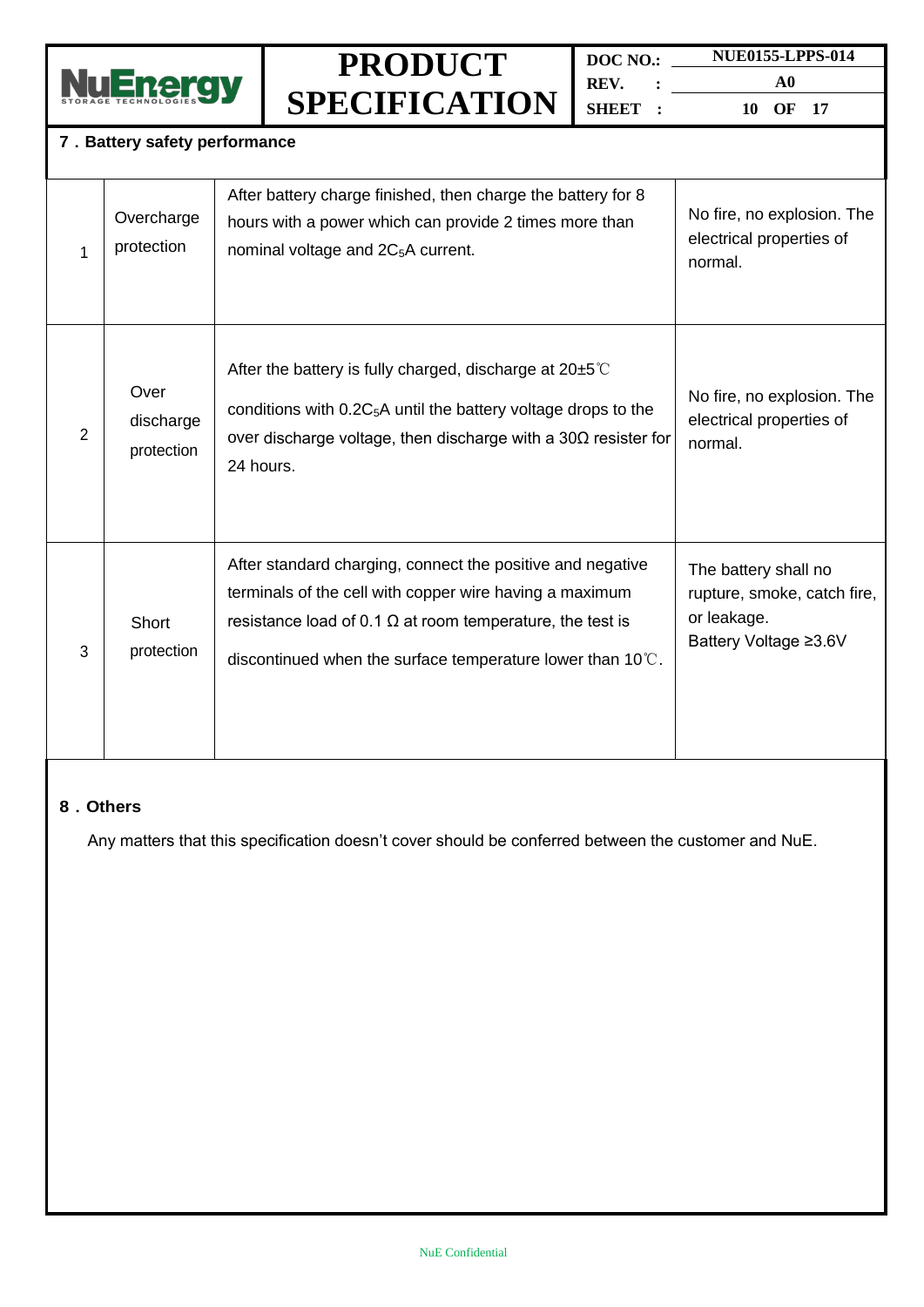

#### **9. Testing requirements**

9.1 Battery testenvironment

Temperature: 23±2℃

Relative humidity: 60± 20% RH

Atmospheric pressure: 86~106 KPa

#### 9.2 Measuring instrumentation requirements

Voltage instrumentation requirements: Measuring the voltage meter accuracy no less than 0.5 magnitude Current instrumentation requirements: Measuring the current meter accuracy no less than 0.5 magnitude Time instrumentation requirements: Measuring the time meter accuracy no less than 0.1% Temperature instrumentation requirements: Measuring the temperature meter accuracy no less than 0.5

℃

Impedance instrumentation requirements: Measuring impedance should by sinusoidal alternating (1 KHZ) test

#### **10.Electrical Characteristics**

#### 10.1 Battery charge/discharge

10.1.1 Full charged definition

With charging voltage 4.35V, current 0.2C continued to charge the battery pack, when charging current drops to 0.02C charging is terminated, shall be full charged.

#### 10.1.2 Full discharged definition

Standard discharge current 0.2 C for continuous discharge, when the voltage drops to discharge cut-off voltage 3.0V discharge is terminated, shall be full discharged.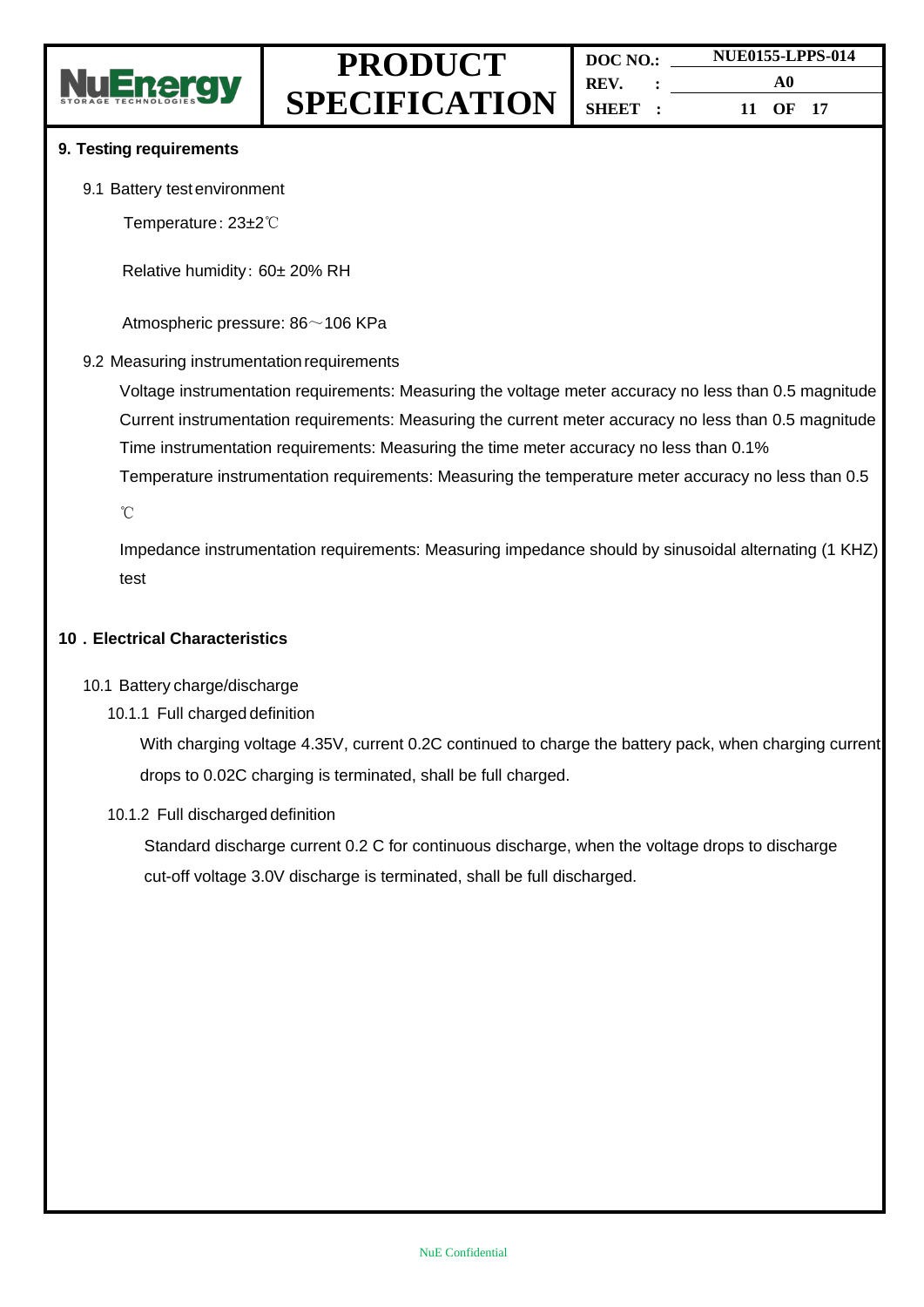

**DOC NO.: NUE0155-LPPS-014 REV. : SHEET : A0 12 OF 17**

### **11.Cell**

#### 11.1 Performance parameters

| No.                     |                       | Project | <b>Specification</b>  | <b>Remarks</b>                          |
|-------------------------|-----------------------|---------|-----------------------|-----------------------------------------|
| 1                       | Cell minimum capacity |         | 900mAh                | $0.2C$ discharge                        |
| $\overline{2}$          | Initial impedance     |         | $\leq 120$ m $\Omega$ | 1kHz AC Impedance                       |
| 3                       | Nominal voltage       |         | 3.8V                  |                                         |
|                         |                       |         | 4.6mm Max             | Thickness                               |
|                         |                       | W       | 34.5mm Max            | Width                                   |
| $\overline{\mathbf{4}}$ | Dimensions            | L       | $48.5$ mm Max         | Cell length (not including Tab sealant) |
|                         |                       | A       | $8.0 \pm 1.5$ mm      | Distance of tab center                  |
|                         |                       | B       | $2.0 \pm 0.2$ mm      | Tab width                               |

#### 11.2 Cell outline drawing

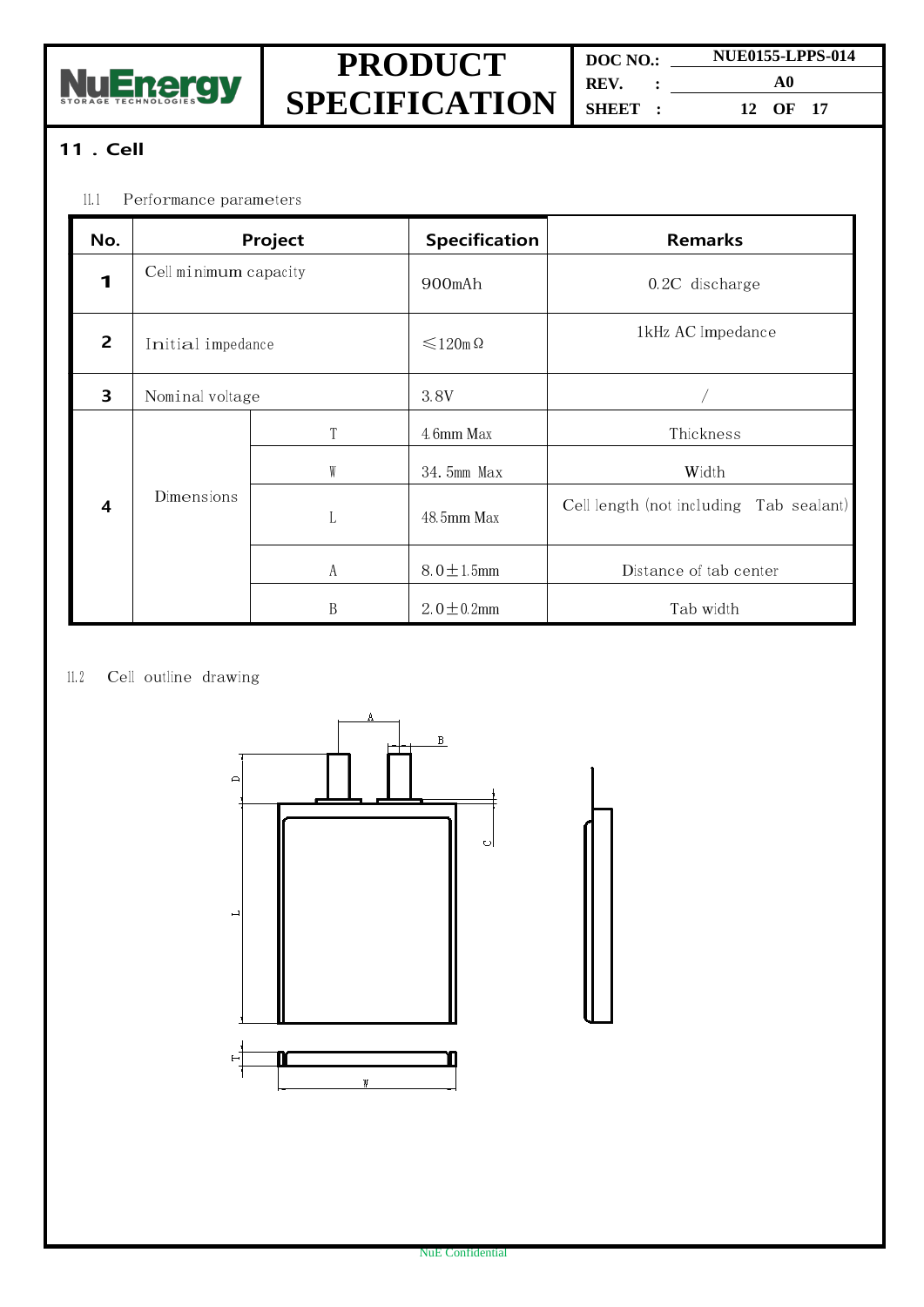

**DOC NO.: NUE0155-LPPS-014 REV. : SHEET :**

**A0 13 OF 17**

| <b>Electric Protect Features</b><br>12 |                    |                                         |                                      |
|----------------------------------------|--------------------|-----------------------------------------|--------------------------------------|
| Item                                   | Symbol             | Content                                 | Criteria                             |
|                                        | V <sub>DET1</sub>  | Over charge detection voltage           | $4.425V \pm 0.035V$                  |
| Over charge Protection                 | tV <sub>DET1</sub> | Over charge detection delay time        | $1.4s$ (MAX)                         |
|                                        | <b>VREL1</b>       | Over charge release voltage             | 4.425 $V \pm 0.1V$                   |
|                                        | V <sub>DET2</sub>  | Over discharge detection voltage        | $2.5V \pm 0.08V$                     |
| Over discharge protection              | tV <sub>DET2</sub> | Over discharge detection delay time     | $173ms$ (MAX)                        |
|                                        | V <sub>REL2</sub>  | Over discharge release voltage          | $2.8 + 0.10V$                        |
|                                        | V <sub>DET3</sub>  | Over current detection voltage          | $160mV \pm 15mV$                     |
| Over current protection                | $I_{DP}$           | Over current detection current          | MIN: 2.0A<br>MAX: 4.5A               |
|                                        | tV <sub>DET3</sub> | Detection delay time                    | $11ms$ (MAX)                         |
|                                        |                    | Release condition                       | Cut load                             |
|                                        |                    | Detection condition                     | <b>Exterior short circuit</b>        |
| Short protection                       | <b>T</b> SHORT     | Detection delay time                    | $400 \mu s$ (MAX)                    |
|                                        |                    | Release condition                       | Cut short circuit                    |
| Interior resistance                    | R <sub>DS</sub>    | Main loop electrify resistance          | B- to P- $R_{DS} \leq 60$ m $\Omega$ |
| Current consumption                    | l <sub>DD</sub>    | Current consumes in normal<br>operation | MIN: $0.3 \mu$ A; MAX: 8.0 $\mu$ A   |
| 0V Prohibition /allowance              |                    | allowance                               |                                      |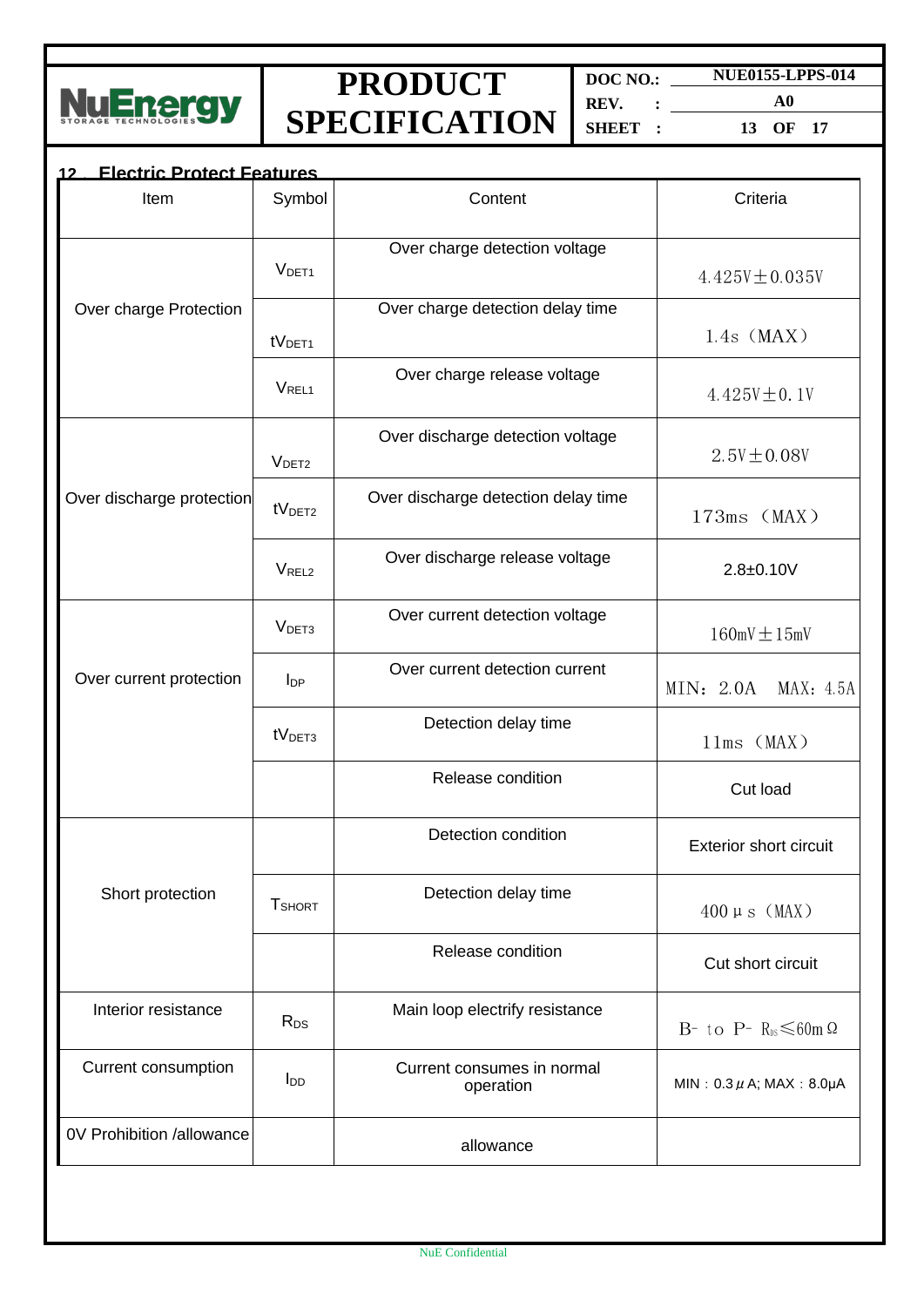

| DOC NO.: |  | <b>NUE0155-LPPS-014</b> |  |  |
|----------|--|-------------------------|--|--|
| REV.     |  | A0                      |  |  |
| SHEET :  |  | 15 OF 17                |  |  |

#### **13.Schematic circuit diagram**



### **14. PCB Parts List BOM**

| Item           | Part Name      | Description                       | QTY  | Footprint | Supplier            | Remark |
|----------------|----------------|-----------------------------------|------|-----------|---------------------|--------|
|                |                |                                   |      |           |                     |        |
| 1              | U1             | S-8261DAG-M6T<br>1 <sub>U</sub>   | 1pcs | SOT-23-6  | <b>SEIKO</b>        |        |
| $\overline{2}$ | Q <sub>1</sub> | 8205                              | 1pcs | SOT-23-6  | <b>DP</b>           |        |
| 3              | R <sub>1</sub> | $330\Omega$ , $\pm 5\%$ ,         | 1pcs | 0603      | Any approved vendor |        |
| 4              | R <sub>2</sub> | $1K\Omega$ , $\pm 5\%$ ,<br>1/10W | 1pcs | 0603      | Any approved vendor |        |
| 5              | C <sub>1</sub> | $0.1\mu$ F, $+80-20\%$ ,<br>25V   | 1pcs | 0603      | Any approved vendor |        |
| 6              | <b>PCB</b>     | PCB1240-9                         |      |           | Any approved vendor |        |

### **15. PCB Layout PCB**

Top Layer



### Bottom Layer

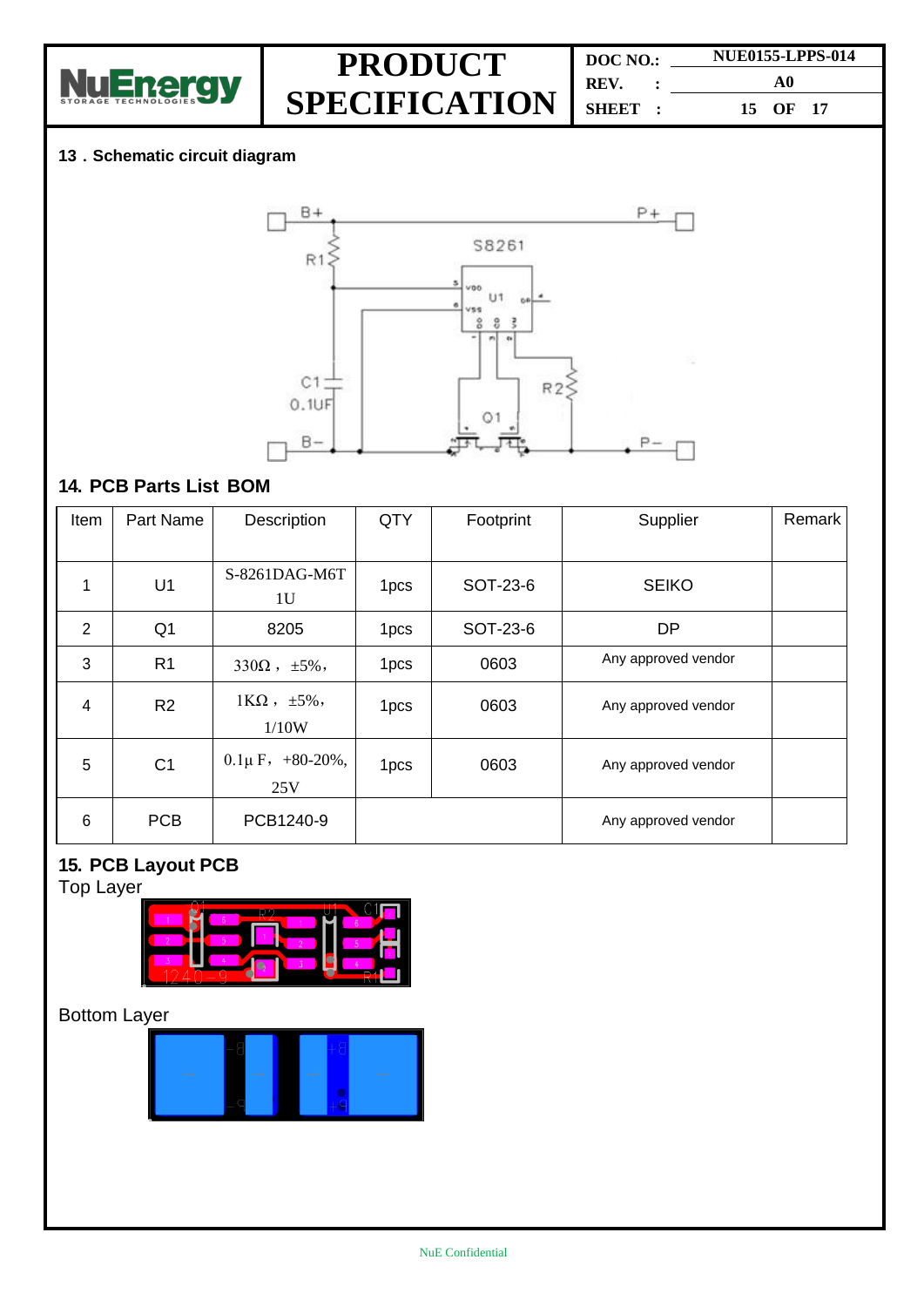

**DOC NO.: REV. : SHEET : NUE0155-LPPS-014 A0 16 OF 17**

### **16. Package**

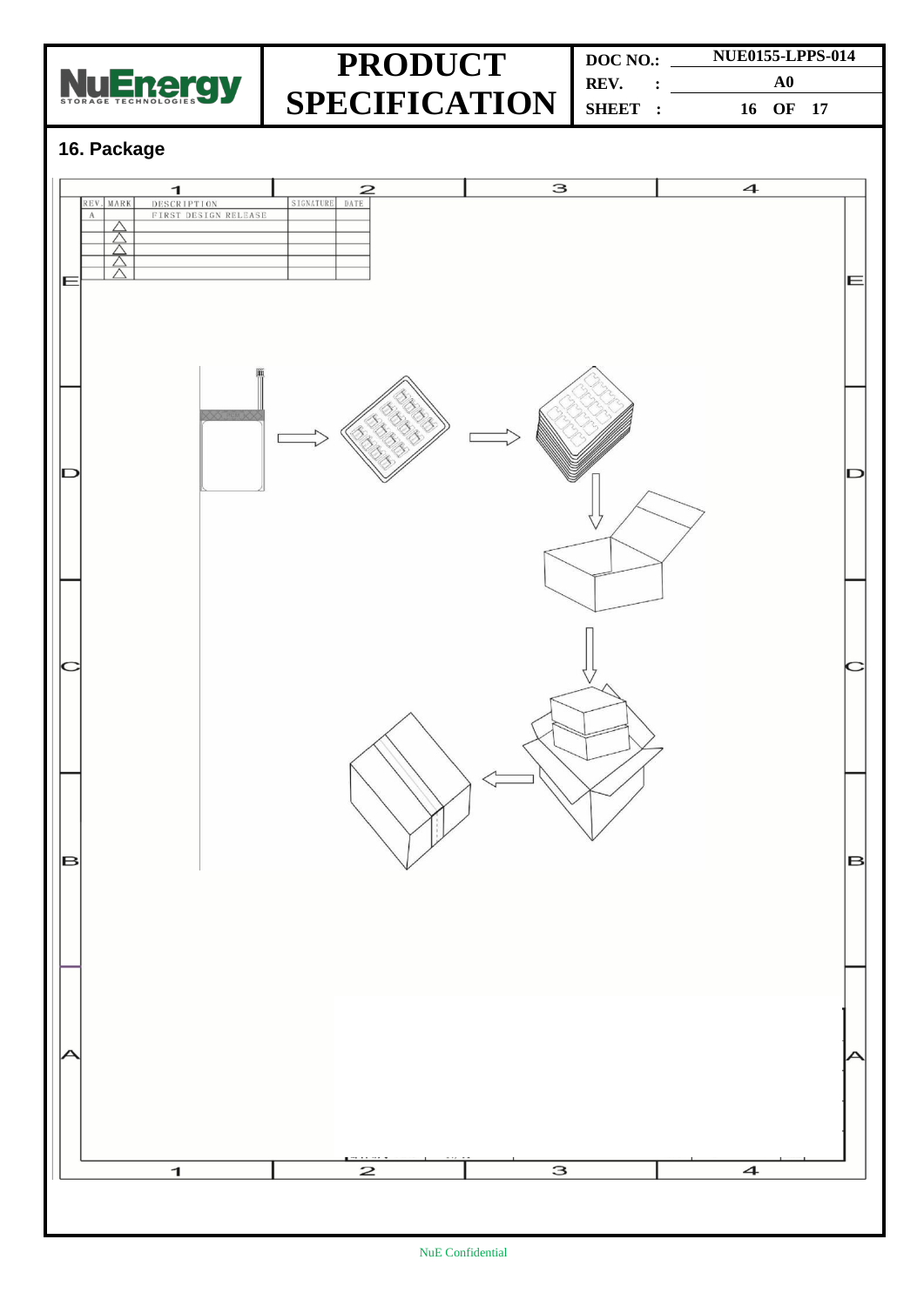

**DOC NO.: REV. : SHEET : NUE0155-LPPS-014 A0 17 OF 17**

#### **17.Warranty, Battery Precautions and Safety Instructions**

Please be sure to take to comply with the specifications and the following precautions to use with batteries, if any incidents occur due to not following the specification parameters, and maintenance conditions, NuEnergy Storage Technologies will not accept anyresponsibility. Limited Warranty Period is 1 year from date of manufacture.

- Maintenance: Please use 0.5C charge current to charge up battery to 60% SOC every 3-6 months to prevent over discharge and degradation while in storage. Every 12 months a full cycle shall be performed to prevent degradation.
- Before Use the battery, carefully read the instruction manual and battery labels.
- Needto usetheoriginalbattery charger andshould beplacedinadry ventilatedplace.
- Such as long-term when not in use, the battery charger to charge state half full, remove the battery from the device and separated, to avoid metal contact with the battery, causing short-circuit or damage to the phenomenon.
- Inuse orduring storage, battery found there has been high fever, leakage, odor, distortion andother anomalies, please stop using it immediately and stay away from the battery.
- Donot short-circuitthebattery positive andnegative, andcareful nottoallowthe battery tomoisture, toavoid danger.
- When using keep away from heat, High pressure environments, and donot beat, hit the battery.
- Battery end of life should be immediately removed from the equipment, please properly handle security of spent batteries, do notput intofireor water.